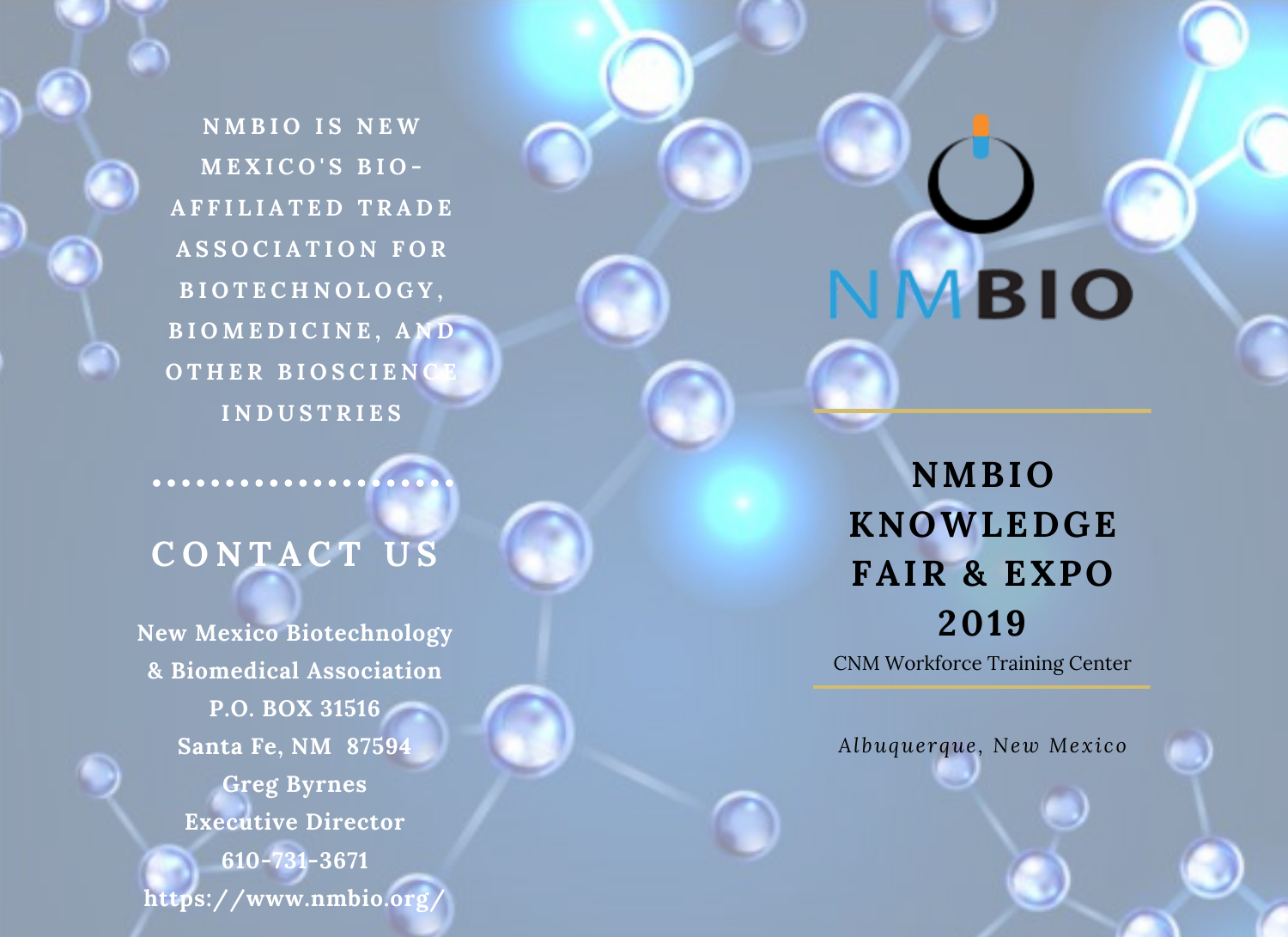





CNM Inqenuity, Inc.















# **Thank you to our Sponsors! NMBIO Presenting Companies**



# **NMBIO Board Members**

**E***lizabeth Kuuttila, STC.UNM Richard VanNess, TriCore Reference Labs Janeen Vilven-Doggett, Peacock Law P.C. Michael Vickers, Maas Biolab Terry Dunlay, Serial Entrepreneur Darlene Harbour, Lovelace Scientific Resources, Inc. Jan Hickey, VA Clinical Research Pharmacy Coordinating Center Tom Kieft, NM Institute of Mining and Technology Wayne Laslie, Myrexis and Myriad Pharmaceuticals Richard Larson, University of New Mexico Health Sciences Center David Lee, AMRI Oso Biopharmaceuticals Manufacturing Marie Longserre, Santa Fe Business Incubator Stuart Rose, The BioScience Center Wayne Savage, Arrowhead Park Brian Shank, Novo Nordisk Mary Monson, Sandia National Laboratories Antonio Redondo, Richard P. Feynman Center for Innovation, Los Alamos National Laboratory*

NMBIO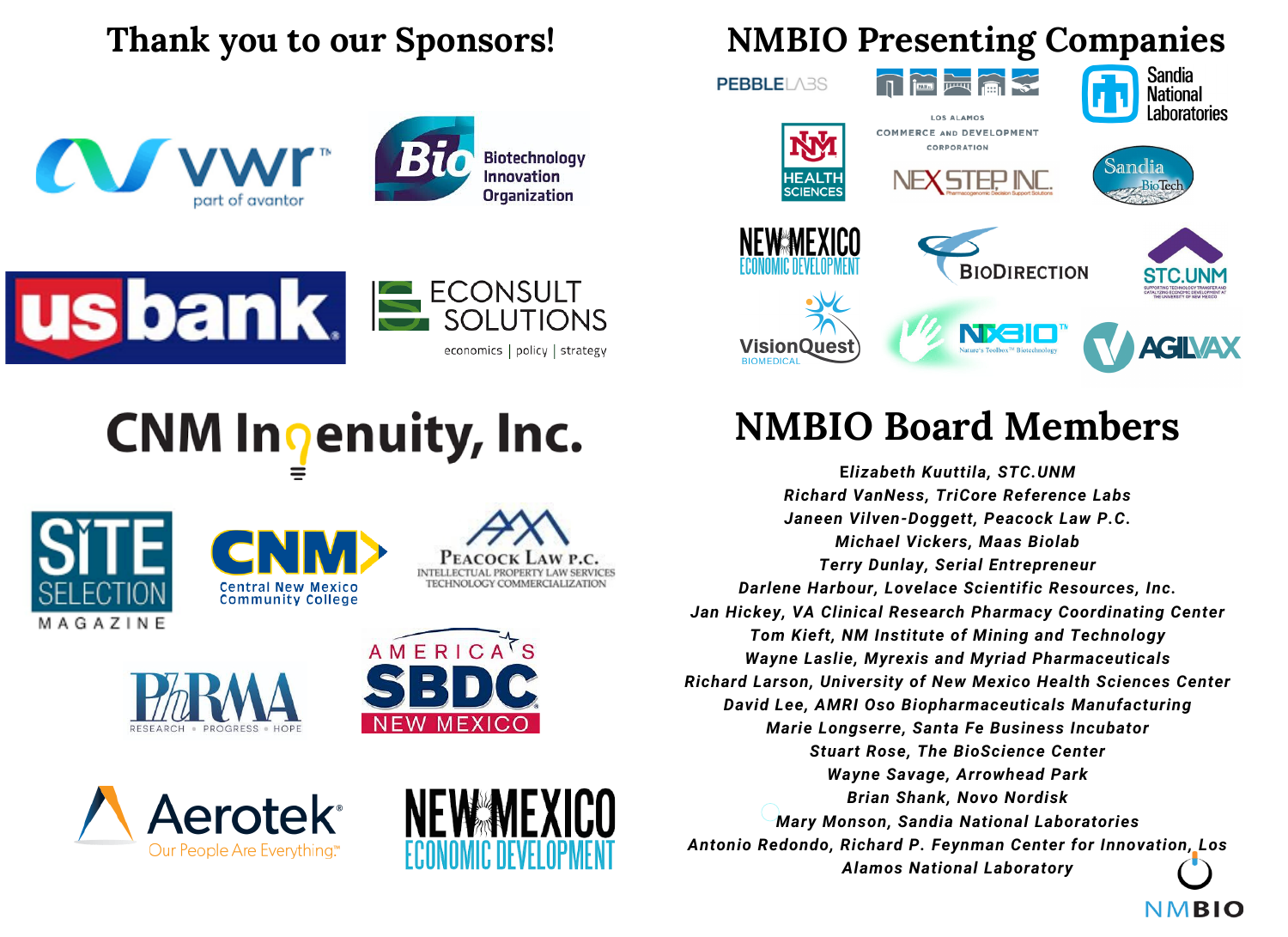

## **Welcome!**

*The New Mexico Biotechnology and Biomedical Association (NMBio) is a catalyst for the growth of the state's bioscience industry. From Las Cruces to Los Alamos, the association is striving to develop a thriving biotechnology sector that can harness the state's workforce, research and intellectual property. We connect innovators to funding, infrastructure, research and talent. From promising young companies to established corporations and institutions, we provide opportunities for networking, education and professional development. We represent more than 100 member firms and community partners, including biotechnology, pharmaceutical, medical device, diagnostic, ag bio and digital health companies, research and academic institutions and service providers.*

*We welcome risk takers and pioneers and the businesses and consultants that will nurture these innovative companies that are essential to growing NM's economy. We are committed to working with other stakeholders to create an ecosystem where innovative ventures can thrive and generate high-quality jobs and successful long-standing enterprises for generations to come.*

*-Greg Byrnes, Executive Director*